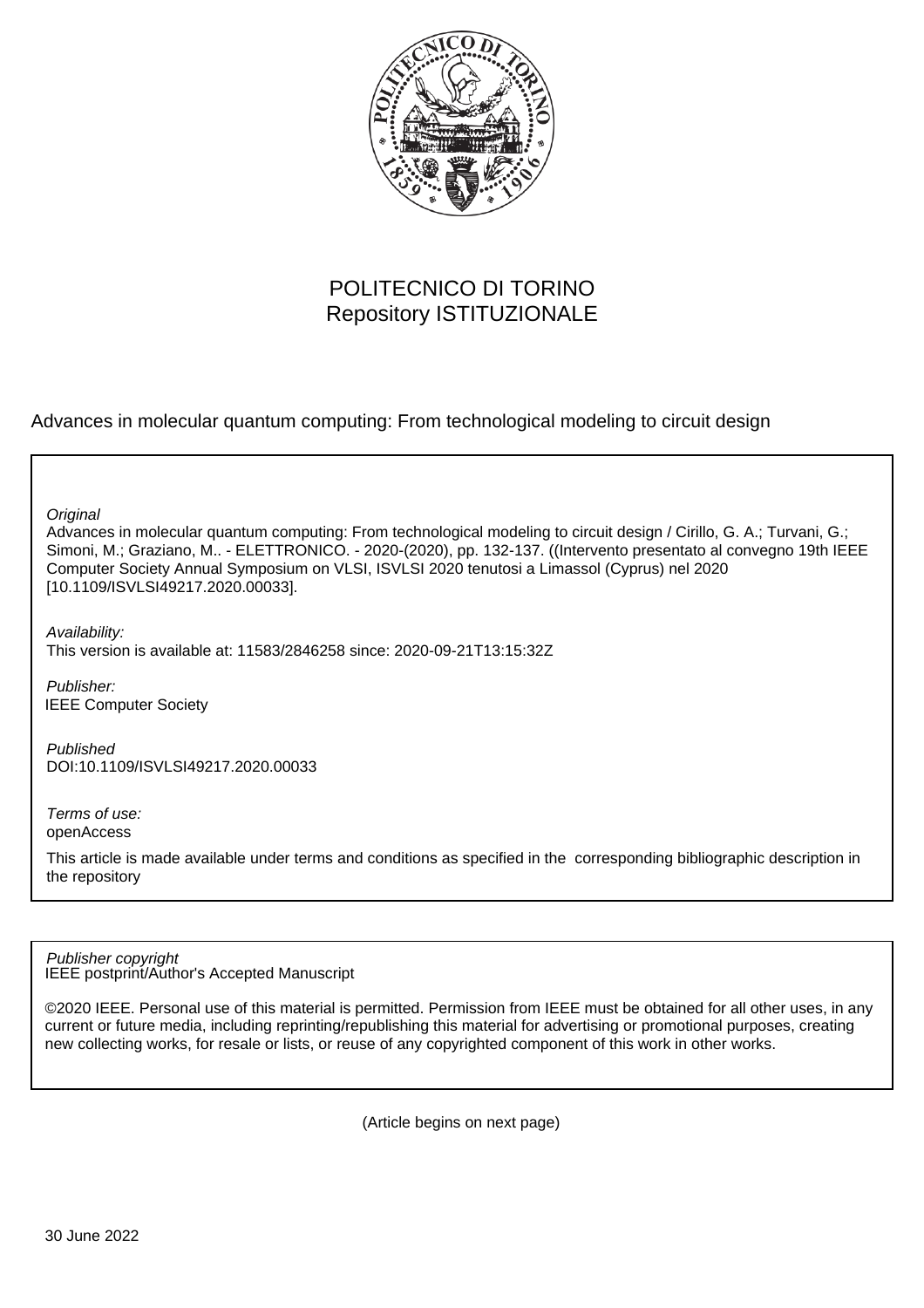# Advances in Molecular Quantum Computing: from Technological Modeling to Circuit Design

Giovanni Amedeo Cirillo<sup>\*</sup>, Student Member, IEEE, Giovanna Turvani<sup>\*</sup>,

Mario Simoni<sup>∗</sup> , *Student Member, IEEE*, and Mariagrazia Graziano† , *Member, IEEE* <sup>∗</sup>Department of Electronics and Telecommunications, Politecnico di Torino, Turin 10129, Italy †Department of Applied Science and Technology, Politecnico di Torino, Turin 10129, Italy

*Corresponding Authors:* giovanni cirillo@polito.it, giovanna.turvani@polito.it

*Abstract*—Molecules are serious candidates for building hardware for quantum computers. They can encode quantum information onto electron or nuclear spins and some of them show important features as the scalability of the number of qubits and a universal set of quantum gates.

In this paper we present our advances in the development of a classical simulation infrastructure for molecular Quantum Computing: starting from the definition of simplified models taking into account the main physical features of each analyzed molecule, quantum gates are defined over these models, thus permitting to take into account the real behavior of each technology during the simulation. An interface with a hardwareagnostic description language has been also developed.

The knowledge of the behavior of real systems permits to optimize the design of quantum circuits at both physical and compilation levels. Elementary quantum algorithms have been simulated on three different molecular technologies by changing the physical parameters of polarization and manipulation and quantum circuit design strategies. Results confirm the dependency of the fidelity of the results on both levels, thus proving that the choice of optimal operating points and circuit optimization techniques as virtual-Z gates are fundamental for ensuring the execution of quantum circuits with negligible errors.

*Index Terms*—Molecular quantum computing, molecular nanomagnets, quantum computing architectures, innovative technology.

#### I. INTRODUCTION

Spin has been always identified as a proper quantum system for encoding the quantum unit of information: its possible orientations can properly encode different qubit values and magnetic resonance techniques can be employed for implementing quantum gates [1]. An important family of spin qubits is the molecular one, where information is encoded onto nuclear or electron spins belonging to molecules. Liquidstate NMR molecules [2] - where spectroscopy apparatus is exploited for manipulating nuclear spins (usually H, C and F) - constitute the first technology on which quantum algorithms were experimentally executed [3] and they are still employed for testing quantum circuits [4], [5]. Unfortunately, the maximum number of qubits is limited to about ten because on the one hand the spin polarization at room temperature is poor, on the other spins chemical shifts - which are fundamental for ensuring the addressability of single qubits - may overlap.

The possibility of having natural quantum systems for qubit encoding makes molecular Quantum Computing still interesting and the synthesis of complex molecules with more

spin qubits is required for overcoming the limitations of the traditional technology. Spin-switch-based technologies in particular the supramolecular complexes based on  $Cr_7Ni$ molecular nanomagnets [6], [7] and a nuclear spin qubit architecture consisting of two weakly interacting vanadyl moieties [8] - result extremely interesting not only for their long relaxation and decoherence timescales and for their intrinsic easy implementability of an universal set of quantum gates, but also for their qubits scalability through supramolecular chemistry techniques, in particular the first one.

Since a definitive leader technology for quantum computation is not already established, it is important to understand which are the expected results of a designed quantum circuit on real quantum hardware; this can be achieved through a *via*cloud access to quantum computers or simulating them on classical computers. An infrastructure for simulating molecular technologies for quantum computing on a classical computer, starting from what introduced in [9] for Cr<sub>7</sub>Ni supramolecular complexes, has been developed in MATLAB environment and is here introduced: each molecule is described by a simplified physical model which must be sufficiently complete for ensuring a good mimic of the real quantum system and must require the minimum amount of computational resources. A model for the vanadyl architecture - also characterized by the spin switch mechanism - has been defined, together with a preliminary one for liquid-state NMR, tested on the heteronucleus <sup>13</sup>C-labeled diethyl fluoromalonate [5]. Even though its use is gradually reducing, NMR experimental results in the last twenty years permit to have a high amount of data for validating the simulator through comparison. Another important improvement with the respect to [9] is the insertion of non-ideality phenomena as relaxation and decoherence in the simulation mechanism.

Figure 1 shows the block scheme of the developed infrastructure: starting from a common simulation layer - evaluating the evolution of each quantum state due to electro-magnetic fields for the implementation of gates, relaxation and decoherence a specific model of each technology is developed and interfaced with the lower level, taking into account the main and eventually exclusive features of each system and their dependencies on external parameters as magnetostatic fields and temperature. In order to simplify the quantum circuit design to users, the current infrastructure can be programmed in the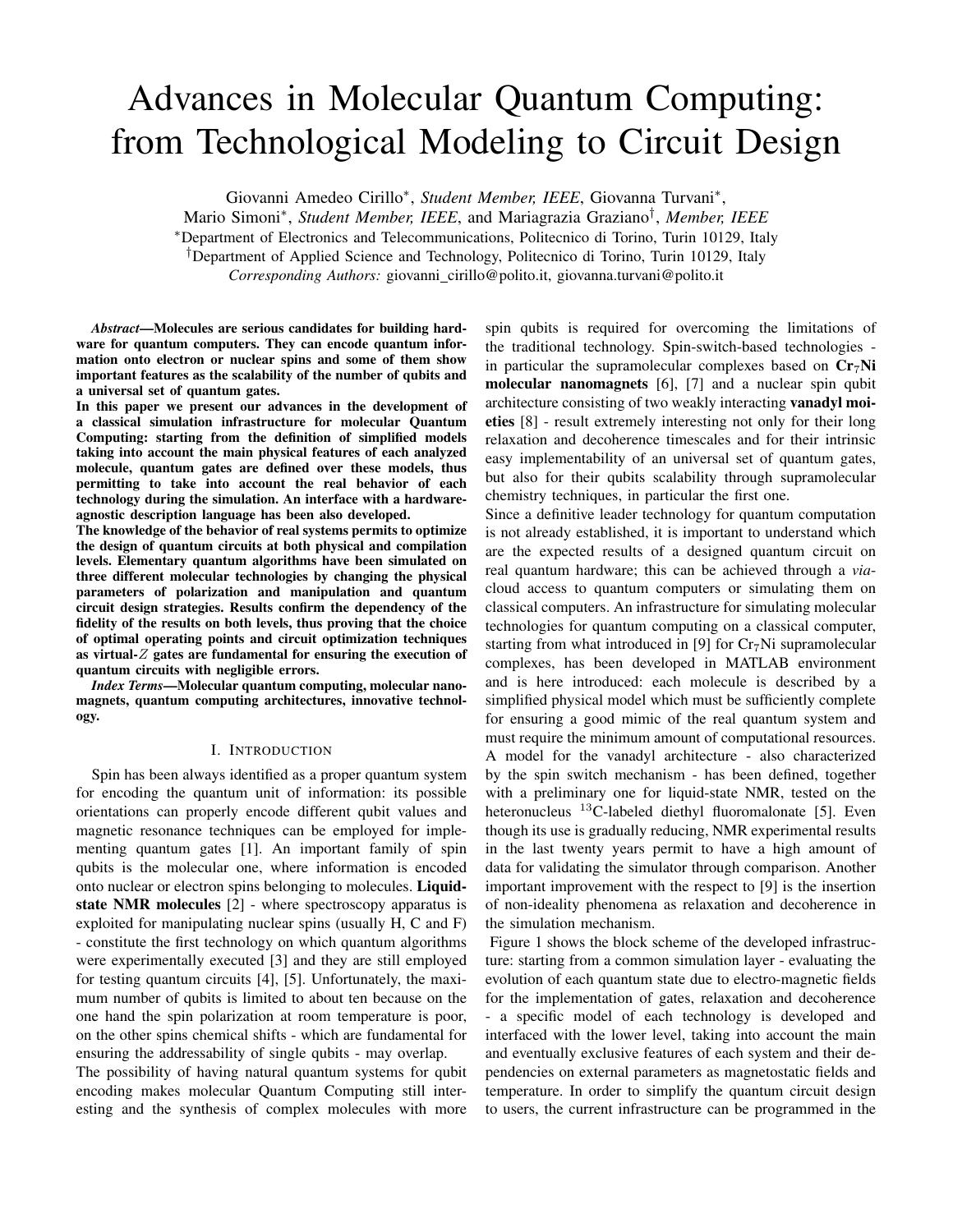

Fig. 1. Block scheme of the developed infrastructure.

quantum Hardware Description Language called OpenQASM [10], whose syntax is automatically translated into simulator routines. In any case, programming based on internal routines is available, in order to investigate alternative qubit's control strategies. The current simulation results are the expected real hardware outcomes and the fidelity [1].

After an overview of the main features of the analyzed molecular technologies, the current methodology for modeling the effects of non-ideality phenomena is described in Section III, then Section IV highlights the virtual-Z approach [11] for reducing the circuit latency. The developed simulator has been tested with different quantum circuits for each molecule and the main results are reported in Section V, where it is possible to ascertain that the choice of appropriate physical parameters and circuit optimization strategies can increase the fidelity of the outcomes of a quantum computer. Future perspectives for improving the infrastructure are reported in Section VI.

#### II. MODELING MOLECULAR TECHNOLOGIES FOR QUANTUM COMPUTING

Table I compares these technologies in terms of spin types, qubits connectivity, gates bandwith and coherence timescales. They can all implement an universal set of quantum gates consisting of single-qubit gates  $R_{\{x,y,z\}}(\theta)$  and Controlled- $Z$  (CZ) [1], [9]. The spin Hamiltonians of these molecular

TABLE I COMPARISON OF THE MOLECULAR TECHNOLOGIES CURRENTLY AVAILABLE IN THE SIMULATION INFRASTRUCTURE.

|                                     | <b>NMR</b>                            | $Cr7Ni$ rings                                                | Vanadyl                                                  |
|-------------------------------------|---------------------------------------|--------------------------------------------------------------|----------------------------------------------------------|
| Spin types                          | Nuclear                               | Electron                                                     | $\overline{\text{Nuclear}}$ (qubit)<br>Electron (switch) |
| <b>Oubits</b><br>connectivity       | Full                                  | Linear                                                       | Linear                                                   |
| <b>Quantum</b> gates<br>frequencies | RF $(R_k(\theta))$<br>Low Freq $(CZ)$ | <b>MW</b>                                                    | RF $(R_k(\theta))$<br>MW(CZ)                             |
| Coherence<br>timescales             | $1\,\mathrm{s}$                       | $600 \text{ ns}$ (qubit)<br>$2 \text{ }\mu\text{s}$ (switch) | $\gg$ 1 µs (qubit)<br>$1 \mu s$ (switch)                 |

 $RF = Radio Frequency, MW = Microwave$ 

systems, assuming a magnetic static field  $\mathbf{B}_0 = B_0\mathbf{z}$  applied along the z-axis are reported in the following; it can be ascertained that they are all characterized by a term related to



(a) Conceptual scheme of a four-qubit  $Cr_7Ni$  complex, where  $Q$  and  $S$  refer to a diethyl fluoromalonate spin qubit and a spin switch respectively.  $13C$ -labeled for NMR quantum computing with three qubits.



(c) Conceptual scheme of the vanadyl architecture.

Fig. 2. Modeled molecules in the current version of the simulator infrastructure

single-qubit gates and another one related to two-qubit gates and the Pauli matrix  $\sigma_z = \text{diag}([+1, -1])$  is always present. The simplest form of the Hamiltonian for a system of coupled nuclear spins is

$$
\frac{\mathcal{H}_{\text{NMR}}}{\hbar} = -\frac{1}{2} \sum_{i} \omega_{0_i} \sigma_{z_i} + \frac{1}{4} \sum_{i < j} 2\pi J_{ij} \sigma_{z_i} \sigma_{z_j}, \qquad (1)
$$

where  $\omega_{0_i}$  is the transition frequency of the  $i^{\text{th}}$  spin- $\frac{1}{2}$  and  $J_{ij}$  is the through-bond coupling strength of  $i<sup>th</sup>$  and  $j<sup>th</sup>$  spins, depending on the respective nuclear species and decreasing with the number of chemical bonds separating the nuclei. The first term of the Hamiltonian involves each spin independently from the others and is related to the implementation of singlequbit gates, while the second one involves pairs of spins and is exploited for implementing two-qubit gates. NMR quantum computers usually show  $\max\{2\pi J_{ij}\}\ll \min\{\Delta\omega_0\}$ , where  $\min\{\Delta\omega_0\}$  is the minimum difference between single-qubit transition frequencies, thus single-qubit gates can be applied on each spin with negligible effects of spin-spin interactions for timescales  $\tau \ll \frac{1}{\max(J_{i,j})}$ .

The Hamiltonian of  $Cr_7Ni$  supramolecular complexes is

$$
\frac{\mathcal{H}_{\text{CrNi}}}{\hbar} = \mu_{\text{B}} \frac{1}{2} \sum_{i=1}^{N} \left( g_{z_{i_{\text{qubit}}}} B_{0} \sigma_{z_{i_{\text{qubit}}}} \right) + \mu_{\text{B}} \frac{1}{2} \sum_{i=1}^{N-1} \left( g_{z_{i_{\text{sw}}}} B_{0} \sigma_{z_{i_{\text{sw}}}} \right) + \frac{1}{4} \sum_{i=1}^{N-1} \left( J_{z_{i_{\text{qubit}}}, i_{\text{sw}}} \sigma_{z_{i_{\text{qubit}}}} \sigma_{z_{i_{\text{sw}}}} \right) + \frac{1}{4} \cdot \sum_{i=1}^{N-1} \left( J_{z_{i_{\text{sw}}, i+1_{\text{qubit}}}} \sigma_{z_{i_{\text{sw}}}} \sigma_{z_{i+1_{\text{qubit}}}} \right),
$$
\n(2)

where  $\mu_B$  is the Bohr's magneton,  $J_z$  is the z-axis term of the anisotropic exchange tensor describing the interaction between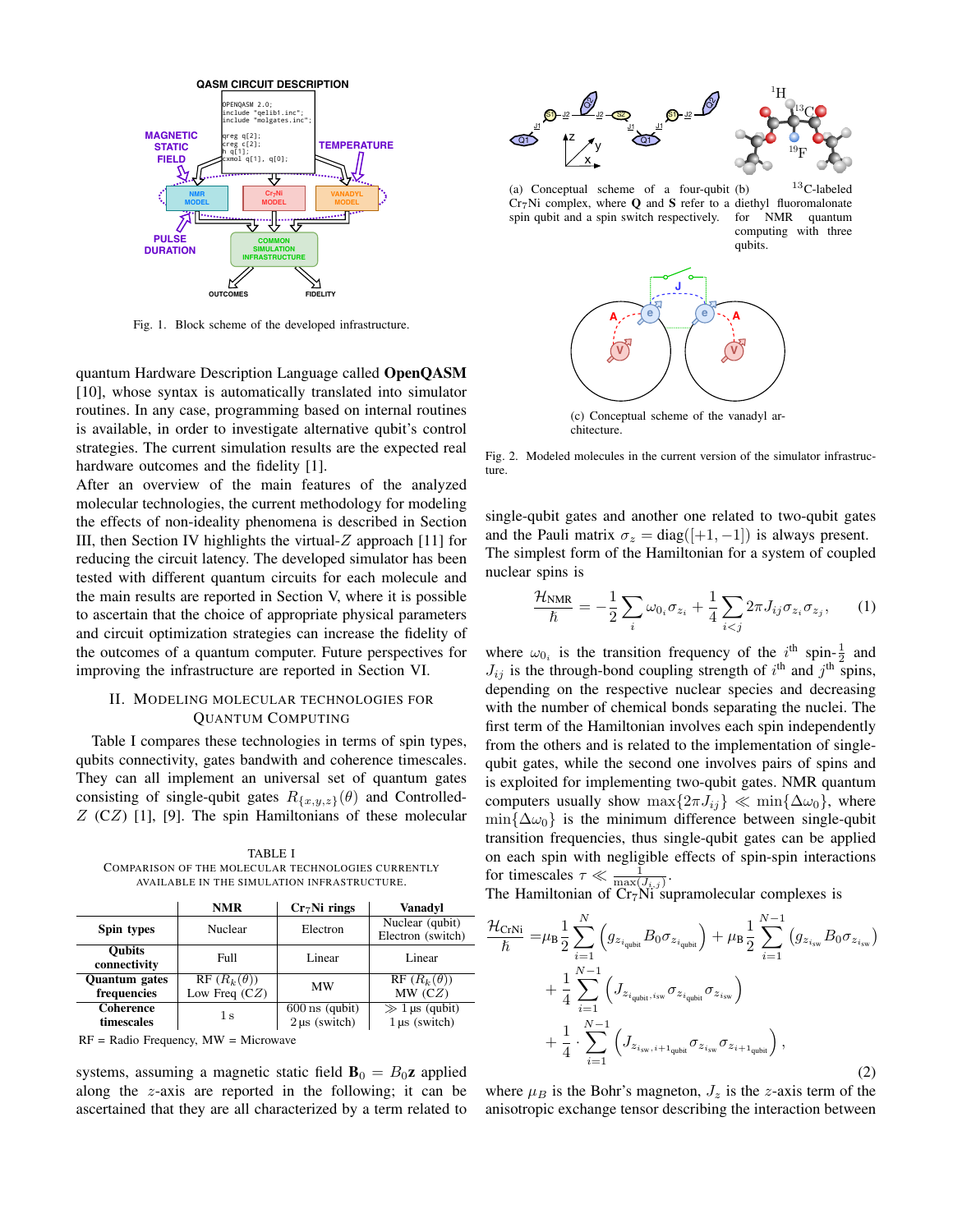

Fig. 3. CZ gate implementations with analyzed molecular technologies

adjacent spins and  $g_z$  is the z-axis term of the spectroscopic tensor describing the interaction of the magnetic moments with an external magnetic field. Considering Figure 2(a), the molecule is characterized a periodical structure, where  $J_z$ and  $g<sub>z</sub>$  assume only two values in a regular way. Magnetic anisotropy is responsible for different transition frequencies of spin qubits - thus allowing their independent rotation - and for a transition frequency shift of the spin switch depending on the states of the adjacent spin qubits, exploited for implementing the CZ gate. The parameters of the molecule employed in simulations are available in [6] and [7].

The vanadyl architecture is based on two vanadium ions with both electronic and nuclear spins (spin- $\frac{7}{2}$ ) not directly connected by a bridging ligand, so the most relevant magnetic interaction is expected to be the dipolar through-space one [8]. The system is described by the following Hamiltonian

$$
\frac{\mathcal{H}_{\text{vanadyl}}}{\hbar} = \sum_{i=1}^{2} I_{z_i} A_{z_i} \sigma_{z_i} + \mu_B \frac{1}{2} \sum_{i=1}^{2} g_{z_i} B_0 \sigma_{z_i} + \frac{J}{2} \sigma_{z_1} \sigma_{z_2},\tag{3}
$$

where  $I_z = \text{diag}\left(\left[+\frac{7}{2},+\frac{5}{2},\cdots,-\frac{5}{2},-\frac{7}{2}\right]\right), J$  describes the interaction between electronic spins while  $A$  is the hyperfine interaction between nuclear and electronic spins. For  $B >$ 0.3 T spin states are practically factorized because of the large difference in their Zeeman energies - so the rotation of each nuclear spin does not depend on the state of the other - while the rotation of coupled electron spins depends on the state of both nuclei, because of the hyperfine coupling. Therefore the eigenstates  $\left|+\frac{7}{2}\right\rangle$  and  $\left|+\frac{5}{2}\right\rangle$  of nuclear spins encode qubits while the electron ones are exploited for encoding the switch for the CZ gate.

An important consequence of the different mechanisms for implementing the two-qubit gate  $(J$ -coupling in NMR, rotation frequency shift of the intermediate spin switch in the other molecules, see Figure 3) is that the timescales of two-qubit gates can strongly affect the fidelity of the results. In fact, while the frequency shift of the spin switch rotation frequency does not require to change the gate duration, the CZ duration in NMR is in the order of  $\tau = \left| \frac{1}{2J} \right|$  (see Figure 3(a)), which is not certainly much lower than the timescales of non-idealities as relaxation and decoherence. Moreover, in a system with multiple spin qubits, it cannot be ensured that in the same time interval other qubit-qubit interactions provide a negligible contribution, so refocusing techniques [1] for compensating these must be applied on the qubits not involved in the gate of interest.

#### III. DEVELOPMENT OF NOISY SIMULATIONS

The model proposed in [9] has been improved by introducing the density matrix formalism for including the effects of non-idealities in simulation.

The mixed state of an open quantum system interacting with an external environment can be described by a density matrix

$$
\rho = \sum_{i} p_{i} \left| \psi_{i} \right\rangle \left\langle \psi_{i} \right|, \tag{4}
$$

where  $p_i$  is a classical probability and  $|\psi_i\rangle$  is the state vector of a pure state as  $|0\rangle$  or  $\frac{|0\rangle+|1\rangle}{\sqrt{2}}$ , whose density matrix would be simply  $\rho = |\psi\rangle \langle \psi|$ . The density matrix of a *n*-qubit system is complex and square of order  $2^n$  and its main diagonal corresponds to the probability distribution of the basis states  $|0 \cdots 0\rangle$ ,  $\cdots$ ,  $|1 \cdots 1\rangle$ , thus  $\sum_{i=0}^{2^n - 1} \rho_{i,i} = 1$ . While the unitary evolution  $U(t)$  associated to a quantum gate changes a state vector according to  $|\psi_U\rangle = U(t) \cdot |\psi\rangle$ , a density matrix evolves according to

$$
\rho_U = U(t) \cdot \rho \cdot U^{\dagger}(t) \tag{5}
$$

With this formalism, it is possible to model the main nonideality phenomena of the analyzed technologies:

- relaxation, which is the loss of energy of an excited quantum state;
- decoherence, related to the qubit's phase loss;
- residual qubit-qubit interaction, which does not insulate qubits and is described by a unitary matrix.

Relaxation and decoherence are described by non-unitary matrices whose models are proposed in Section III-B.

#### *A. Simulation strategy*

The effects of non-idealities are evaluated in terms of fidelity [1], given by

$$
\mathcal{F} = \sqrt{\langle \psi_{\text{ideal}} | \rho | \psi_{\text{ideal}} \rangle} \in \mathbb{R}, \tag{6}
$$

where  $|\psi_{\text{ideal}}\rangle$  is the state vector of the ideal state in which the quantum system would be after applying the gates of the simulated quantum circuit. It is possible to prove that  $0 \leq$  $\mathcal{F}$  < 1.

In order to evaluate the effects of these phenomena during a simulation, it is assumed that:

- the system is initialized in its ground state, corresponding to a density matrix  $\rho_{init} = |0 \cdots 0\rangle \langle 0 \cdots 0|;$
- each quantum gate is applied for a time amount  $\tau$ , thus changing  $\rho$  and  $|\psi_{\text{ideal}}\rangle$ , and in the same time interval the effects of non idealities on the density matrix are estimated;
- after a measurement operation call, the probability distribution of the quantum system - corresponding to the main diagonal of  $\rho$  - is provided.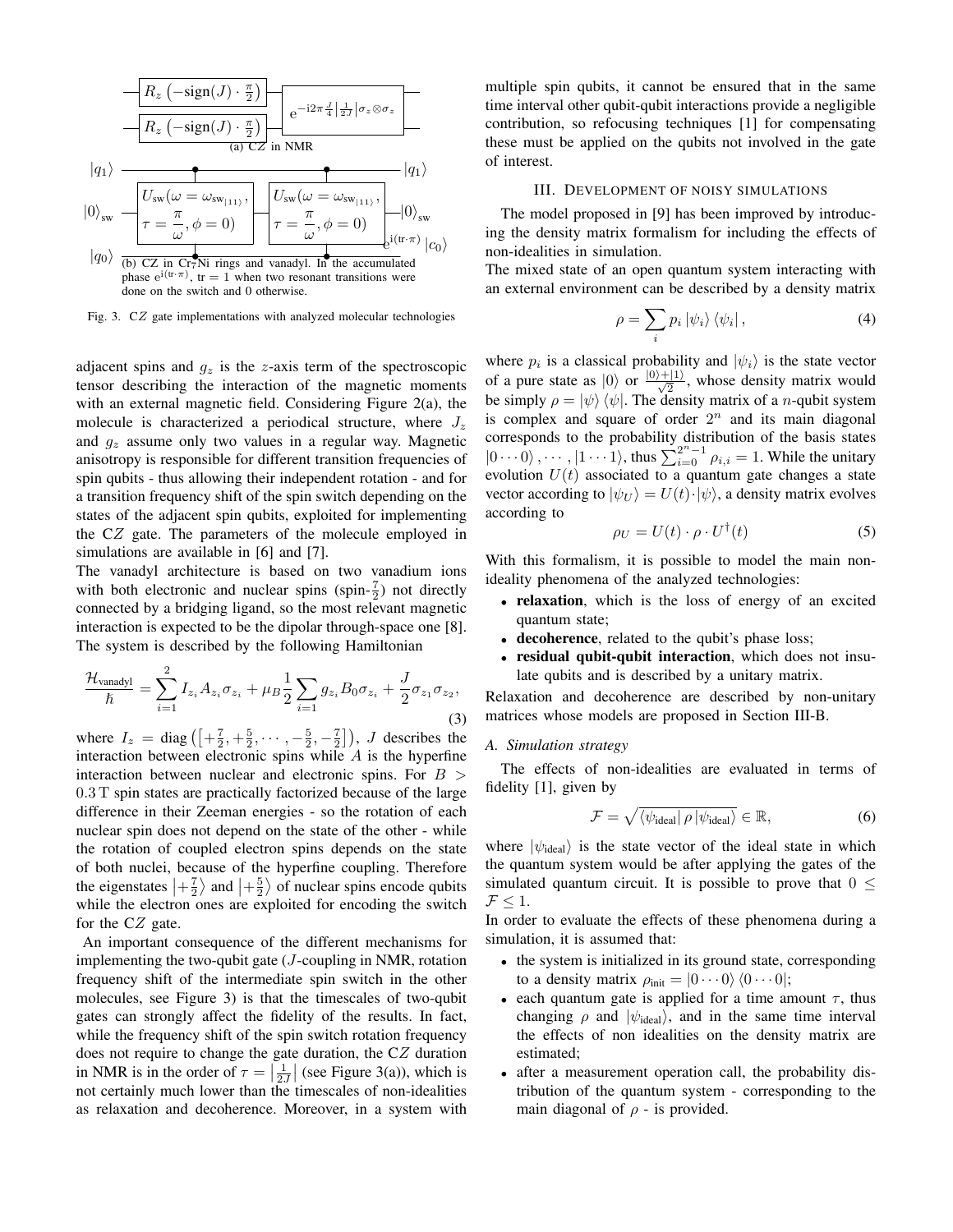This simulation procedure was thought for  $Cr_7Ni$  molecular nanomagnets and then extended to vanadyl and liquid-state NMR technologies, with some aware limitations as the spin- $\frac{1}{2}$  manipulation model for the first technology (qubits are encoded onto spin- $\frac{7}{2}$ , but the transition  $\Delta E_{|+\frac{5}{2}\rangle \rightarrow |+\frac{3}{2}\rangle} \gg$  $\Delta E_{|+\frac{7}{2}\rangle \rightarrow |+\frac{5}{2}\rangle}$  and the initial fiducial state  $|0 \cdots 0\rangle \langle 0 \cdots 0|$ for the second one (it is a thermal mixture from which a pseudo-pure initial state can be derived).

Even though computation and manipulation of matrices are heavy from a computational point of view, it is important to precise that the use of an optimized software for linear algebra numerical calculations like MATLAB and low number of qubits of the analyzed molecules ensure the simulation of quantum algorithms on classical machines in execution times of at most some second.

#### *B. Models for relaxation and decoherence*

Relaxation and decoherence are described by non-unitary matrices which affect the density matrix according to an element-by-element matrix multiplication (.\* in MATLAB), in order to have a computationally easy mimic of the single-qubit density matrix evolution due to these phenomena [1]:

$$
\begin{bmatrix}\n(a - a_0)e^{-\frac{t}{T_1}} + a_0 & be^{-\frac{t}{T_2}} \\
b^* e^{-\frac{t}{T_2}} & (a_0 - a)e^{-\frac{t}{T_1}} + 1 - a_0\n\end{bmatrix}
$$
\n(7)

Relaxation is modeled by a matrix

$$
R = \bigotimes_{i=n-1}^{0} \begin{bmatrix} 1 & 1 \\ 1 & e^{-\frac{t}{T_{1,i}}} \end{bmatrix},
$$
 (8)

where  $\otimes$  refers to a Kronecker product involving *n* qubits and  $T_{1,i}$  is the relaxation time constant of the i<sup>th</sup> qubit and  $t$  is the time duration in which relaxation is evaluated. The terms on the main diagonal of  $R$ , with the exception of that on the top left associated to the ground basis state  $|0 \cdots 0\rangle$ , are always lower than 1, thus permitting to describe their loss of probability. In order to computationally simplify the description of relaxation, the probability loss is always provided to the ground state, according to the following procedure:

- 1) compute the element-by-element product  $\rho_{el-by-el_{i,j}}$  =  $R_{i,j}\rho_{i,j};$
- 2) compute the excited levels loss term as  $l = \sum_{i=1}^{2^n 1} (1 R_{i,i})\rho_{i,i}$  and add it to  $\rho_{el-by-el_{0,0}}$ ;
- 3) assign  $\rho_{el-by-el}$  to  $\rho$ .

This procedure preserves  $\sum_{i=0}^{2^n-1} \rho_{i,i} = 1$ . Decoherence is modelled by a matrix

$$
D = \bigotimes_{i=n-1}^{0} \begin{bmatrix} 1 & e^{-\frac{t}{T_{2,i}}}\\ e^{-\frac{t}{T_{2,i}}} & 1 \end{bmatrix},
$$
(9)

where  $T_{2,i}$  is the decoherence time constant of the  $i<sup>th</sup>$  qubit. In this case the element-by-element product is sufficient.

The values of  $T_{\{1,2\},i}$  are characteristic of the model of each technology and eventually computed according to a set of external variables as magnetostatic field and temperature. These are then provided to the common simulator infrastructure



Fig. 4. Representation of Virtual-Z principle on the Bloch sphere. The final state  $|\phi_f\rangle = R_z(\frac{\pi}{2}) |\psi_i\rangle$  can be achieved by rotating the z-axis by  $\frac{\pi}{2}$  or rotating the x and y axes by  $-\frac{\pi}{2}$ .

(see Figure 1) before launching the simulation. It is clear that longer is the execution time of a quantum circuit, more significant are the effects of relaxation and decoherence, so the definition of circuit compilation strategies for minimizing the number of effective gates to be applied on hardware are required for having higher fidelity on the results.

### IV. SPIN- $\frac{1}{2}$  manipulation and virtual-Z gates

Operations on a qubit correspond to moving the state vector through rotations by an amount  $\theta$  of the Cartesian axes described by matrices  $R_x(\theta)$ ,  $R_y(\theta)$ ,  $R_z(\theta)$  [1]. It is possible to prove that any arbitrary single-qubit gate can be constructed as [10]

$$
U_3(\theta, \phi, \lambda) = \begin{bmatrix} \cos\left(\frac{\theta}{2}\right) & -\mathrm{i}e^{\mathrm{i}\lambda}\sin\left(\frac{\theta}{2}\right) \\ -\mathrm{i}e^{\mathrm{i}\phi}\sin\left(\frac{\theta}{2}\right) & e^{\mathrm{i}(\lambda+\phi)}\cos\left(\frac{\theta}{2}\right) \end{bmatrix} =
$$
  
=  $R_z(\phi)R_x(\theta)R_z(\lambda)$   
=  $R_z\left(\phi - \frac{\pi}{2}\right)R_x\left(\frac{\pi}{2}\right)R_z(\pi - \theta)R_x\left(\frac{\pi}{2}\right)R_z\left(\lambda - \frac{\pi}{2}\right)$  (10)

In the case of a spin- $\frac{1}{2}$  system, its two eigenstates  $\ket{\pm \frac{1}{2}}$  show an energy difference  $\Delta E = \hbar \omega_0$  when it is subjected to a magnetostatic field. If this is applied along the z-axis, the spin state is changed by an oscillating magnetic field on the xy-plane with frequency equal to  $\omega_0$  and on a time interval  $\tau$  (sinusoidal field modulated by a port signal). The spin- $\frac{1}{2}$ unitary evolution in a frame rotating with frequency  $\omega_0$  around the z-axis can be written as

$$
U = \begin{bmatrix} \cos\left(\frac{\omega_1 \tau}{2}\right) & \sin\left(\frac{\omega_1 \tau}{2}\right) e^{-i\left(\frac{\pi}{2} + \phi\right)} \\ \sin\left(\frac{\omega_1 \tau}{2}\right) e^{-i\left(\frac{\pi}{2} - \phi\right)} & \cos\left(\frac{\omega_1 \tau}{2}\right) \end{bmatrix} \tag{11}
$$

$$
= U_3(\omega_1 \tau, \phi, -\phi),
$$

where  $\omega_1$  is proportional to the amplitude of the oscillating magnetic field. The amount of spin rotation is given by  $\theta = \omega_1 \tau$ , while the rotation axis on the xy-plane depends on the initial oscillation phase  $\phi$ , with  $R_x(\theta)$  and  $R_y(\theta)$  gates given by  $\phi = 0$  and  $\phi = \frac{\pi}{2}$  respectively.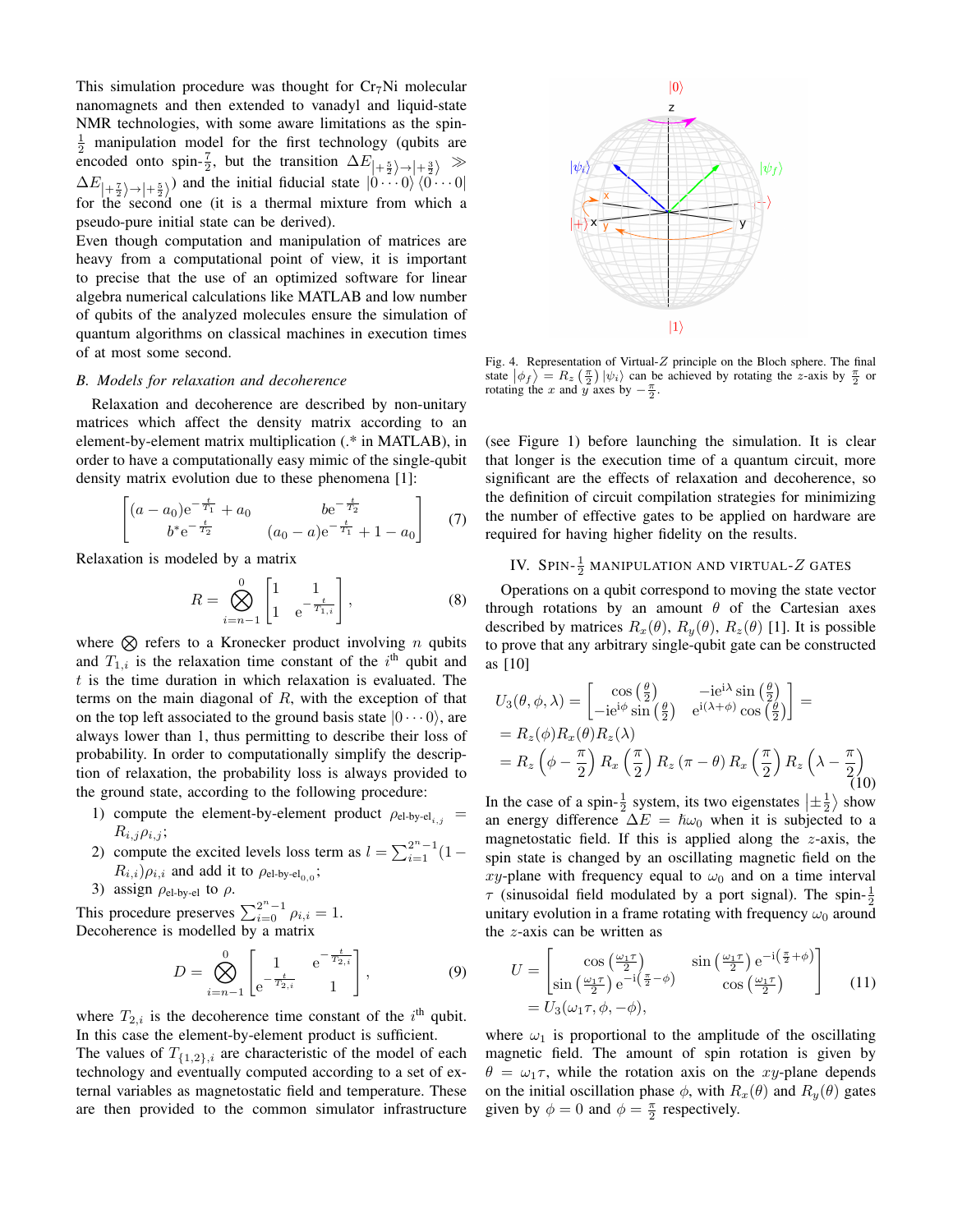With Equation 11,  $R_z(\theta)$  can be implemented as  $R_z(\theta)$  =  $HR_x(\theta)H$ , where  $H \simeq R_x(\pi)R_y(\frac{\pi}{2})$  is the Hadarmard gate, so it requires five consecutive gates which would be preferably avoided. However, observing that the effect on the state vector of  $R_z(\theta)$  is the same of rotating the x and y axes by  $-\theta$ (see Figure 4), it is possible to keep the effect of  $R_z(\theta)$ without applying any physical quantum gate [11] by changing the phases associated to  $R_{x,y}(\theta)$  according to the following procedure:

$$
x: \ \ \phi_x \to \phi_x - \theta \qquad \quad y: \ \ \phi_y \to \frac{\pi}{2} + \phi_x - \theta \qquad (12)
$$

where  $\phi_x$  and  $\phi_y$  are the phases of the external oscillations for implementing  $R_x(\theta)$  and  $R_y(\theta)$  respectively. The so-called **virtual-**Z approach implies that  $R_z(\theta)$  gates are atomic, *i.e.* they do not require any loss of time. Considering Equation 10, at most one variable-amplitude-and-phase  $(R_x(\theta))$  or two only-variable-phase  $(R_x(\frac{\pi}{2}))$  oscillations are required for implementing a single-qubit gate. For example, virtual-Z strategy ensures the implementation of Hadamard gate with only one pulse, since it can be also obtained as  $R_z\left(\frac{\pi}{2}\right)R_x\left(\frac{\pi}{2}\right)R_z\left(\frac{\pi}{2}\right)$ . It is clear that maximizing  $R_z$  gates is a precious resource for reducing the number of pulses to be applied on qubits and then the effects of dynamical non-idealities.

#### V. RESULTS

The interface with OpenQASM permits to design quantum circuits without a knowledge of all the routines of the MATLAB-based simulator and to evaluate the fidelity of their execution. The simulation results for four molecules (two and three-qubit  $Cr_7Ni$  supramolecular complexes, vanadyl architecture and the NMR heteronucleus  $^{13}$ C-labeled diethyl fluoromalonate) are reported. It is assumed that pulse duration is fixed, while amplitude and phase of the oscillation of single-qubit gates can be freely changed, on the one hand for having continuity with the model described in [9], on the other because it is theoretically a simple use case of fidelity increase due to virtual-Z strategy. Moreover, refocusing is assumed to be always applied in NMR simulations for removing undesired interactions. The relaxation and decoherence timescales are either taken from previous works or estimated considering some experimental data or assumed in a bad-case scenario. The results are all provided in terms of fidelity  $\mathcal{F}_{\text{virtZ}}$  and  $\frac{\mathcal{F}_{\text{virtZ}}}{\mathcal{F}_{\text{NvirtZ}}}$  - 1, *i.e.* its relative enhancement exploiting virtual-Z approach instead of the typical one.

Figures 5 and 6 show the fidelity dependency on different physical parameters for  $Cr_7Ni$  and vanadyl architectures: as expected, fidelity gradually reduces when the duration of quantum gates increases and when the magnetostatic field reduces or temperature increases because of a reduction of  $T_2$ , while the reduction of single-qubit gates due to virtual-Z increases the fidelity with the same pulse duration (Figures 5(b) and 6(b)).

Tables II and III report  $\mathcal{F}_{\text{virtZ}}$  and  $\frac{\mathcal{F}_{\text{virtZ}}}{\mathcal{F}_{\text{lvirtZ}}}-1$  (in parentheses). The pulse durations were chosen coherently with the those indicated in the references. As in the plotted cases, a fidelity enhancement is always present, in particular for  $Cr_7Ni$  molecules, characterized by shorter non-idealities timescales than the others. In the vanadyl case, the fidelity values seem to be quite low, but it is important to precise that a quite bad scenario for  $T_{\{1,2\}}$  was chosen. NMR shows fidelities all over 90%, with an interesting higher fidelity enhancement for Grover's algorithm, Quantum Fourier Transform and Quantum Phase Estimation due to a significant reduction of the number of pulses for Hadamard or  $C\phi$  (with  $\phi \neq \pi$ ) gates.

#### VI. CONCLUSIONS

An overview of the current advances in molecular quantum computing modeling and design has been presented. It has been ascertained that a complete simulation infrastructure depends on several variables and optimal design can be done on multiple levels: from physical parameters for polarization and manipulation to quantum circuits compilation strategies. Even though the model is still quite preliminary, it has already reached a sufficient maturity for establishing a future roadmap, assuming that the proposed model-based methodology can be optimistically extended to other molecular technologies for Quantum Computing.

From the simulation point of view, the computational and storage difficulties related to standard density matrix formalism of many-qubit systems should be overcome with alternative representations of noisy quantum states, analogous to what already done for state vectors [12]. Moreover, the investigation of other manipulation strategies as fixed-amplitude RF fields and variable pulse duration, models for manipulating spins  $S > \frac{1}{2}$ , the systematic insertion of the effects of gates error (*e.g.* due to a Gaussian signal modulation instead of a port one) and a measurement model are important for having a good mimic of these molecular technologies.

For what concerns the physical level, the experimental or simulated analysis of the dependency of parameters as  $T_1$  and  $T_2$  on the highest possible number of external variables is the first fundamental operation to be done for estimating accurate parameters to be provided to the simulator.

At circuit level, it has been proved that virtual- $Z$  gates effectively increase the fidelity of quantum circuits, in particular for technologies where the non-ideality timescales are not much longer than those of quantum circuits, but they are not sufficient for maximizing the fidelities of the results. *Ad-hoc* circuit optimization strategies based on the native gates of these molecules must be defined in order to achieve this goal. NMR models are still quite preliminary and the first activities to be done in order to increase their reliability should be the initialization from a pseudo-pure state, the inclusion of models for homonuclear molecules and output measurement procedures as the quantum state tomography.

We hope that this system can be a starting point for having an accurate infrastructure for classical simulations of molecular quantum computers, which will ensure in future a hardwarereliable quantum circuit design. In order to achieve this goal the interaction between circuit designers and experimentalists - in terms of validation of simplified models and fruition of experimental results - is necessary.